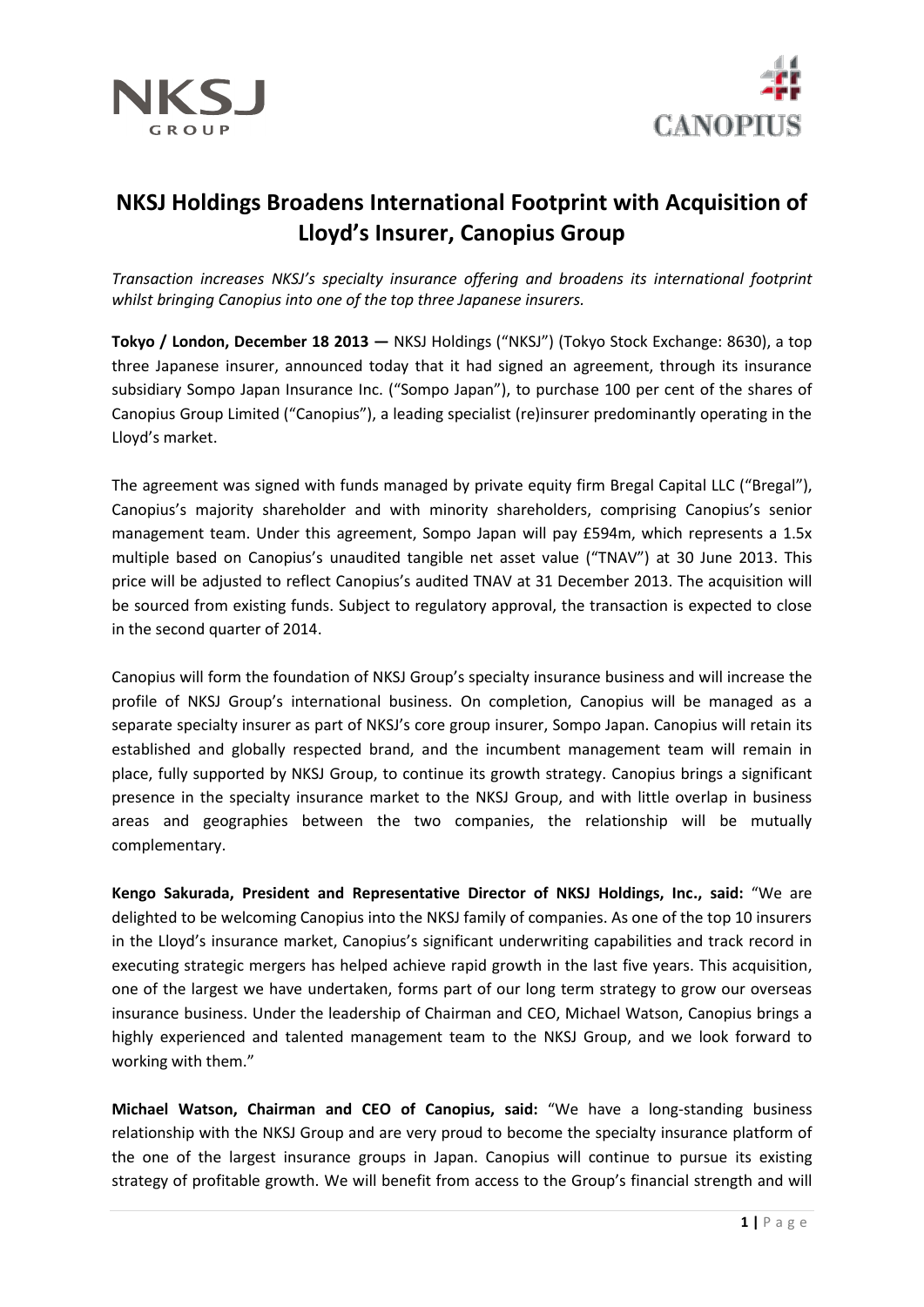



seek to expand our presence in mature specialty markets including the US and extending our reach in emerging markets, especially Asia and South America. Our businesses are highly complementary and we look forward to working with our new colleagues."

Macquarie Capital is acting as financial advisor to NKSJ Holdings and Freshfields Bruckhaus Deringer LLP is acting as legal counsel. GC Securities is acting as financial advisor to Bregal Capital Partners, LLC, and Clyde & Co LLP is its legal counsel.

**ENDS**

## **For media inquiries, please contact:**

| <b>NKSJ Holdings:</b>      |                                                      |
|----------------------------|------------------------------------------------------|
| Japan:                     | Ichiro Okada   IOkada1@sompo-japan.co.jp             |
| UK:                        | Ben Lock,   Edelman   +44 (0) 20 3047 2677           |
|                            | Nicole Meadows   Edelman   +44 (0)20 3047 2307       |
| <b>Canopius Group Ltd:</b> |                                                      |
|                            | Michael Watson   Canopius Group   +44 20 7337 3700   |
|                            | David Haggie   Haggie Partners   +44 (0)20 7562 4444 |

## **About NKSJ Holdings**

NKSJ Holdings, listed on the Tokyo Stock Exchange, No. 8630, is one of the three mega property and casualty insurers in Japan with a net premium written market share in Japan of 28%. NKSJ Holdings consists of property and casualty insurance companies, Sompo Japan, Nipponkoa, Saison Automobile & Fire, life insurance companies NKSJ Himawari Life and Sompo Japan DIY Life, and other businesses including asset management company, Sompo Japan Nipponkoa Asset Management.

The company was formed in April 2010 when Sompo Japan and Nipponkoa Insurance created a joint holding company to integrate their two businesses. The integration is scheduled to be completed in 2014. As of March 31, 2013, NKSJ Group had total assets of \$90.0 billion, ordinary income of \$27.9 billion, profit after tax of \$428 million and a solvency margin ratio of 688.3%, and as of December 13, 2013, the Group had a market capitalization of \$11.3 billion. For further information, please see: [http://www.nksj-hd.com/en.](http://www.nksj-hd.com/en)

#### **About Bregal Capital**

UK-based Bregal Capital is a private equity firm with fund commitments since inception of more than  $\epsilon$ 3 billion. Bregal Capital is currently investing from The Bregal Fund III L.P., a €1 billion fund, targeting middle market investments in buy out and development capital. Bregal Capital focuses on equity investments between €30 million and €150 million in companies which typically have an enterprise value in excess of €75 million. Bregal Capital is part of Bregal Investments. For further information, please see: <http://www.bregalcapital.com/>

### **About Canopius**

Incorporated in Guernsey, Canopius Group Limited is an international (re)insurance group with operations in the UK, Ireland, Switzerland, Bermuda, US, Singapore and Australia. It is currently majority owned by funds managed by Bregal Capital LLP. Canopius management owns a 5% share. The Canopius Group comprises three strategic business units writing the following (re)insurance lines of business:

- Global Property
- Global Specialty
- UK Retail

For further information, please see:<http://www.canopius.com/>